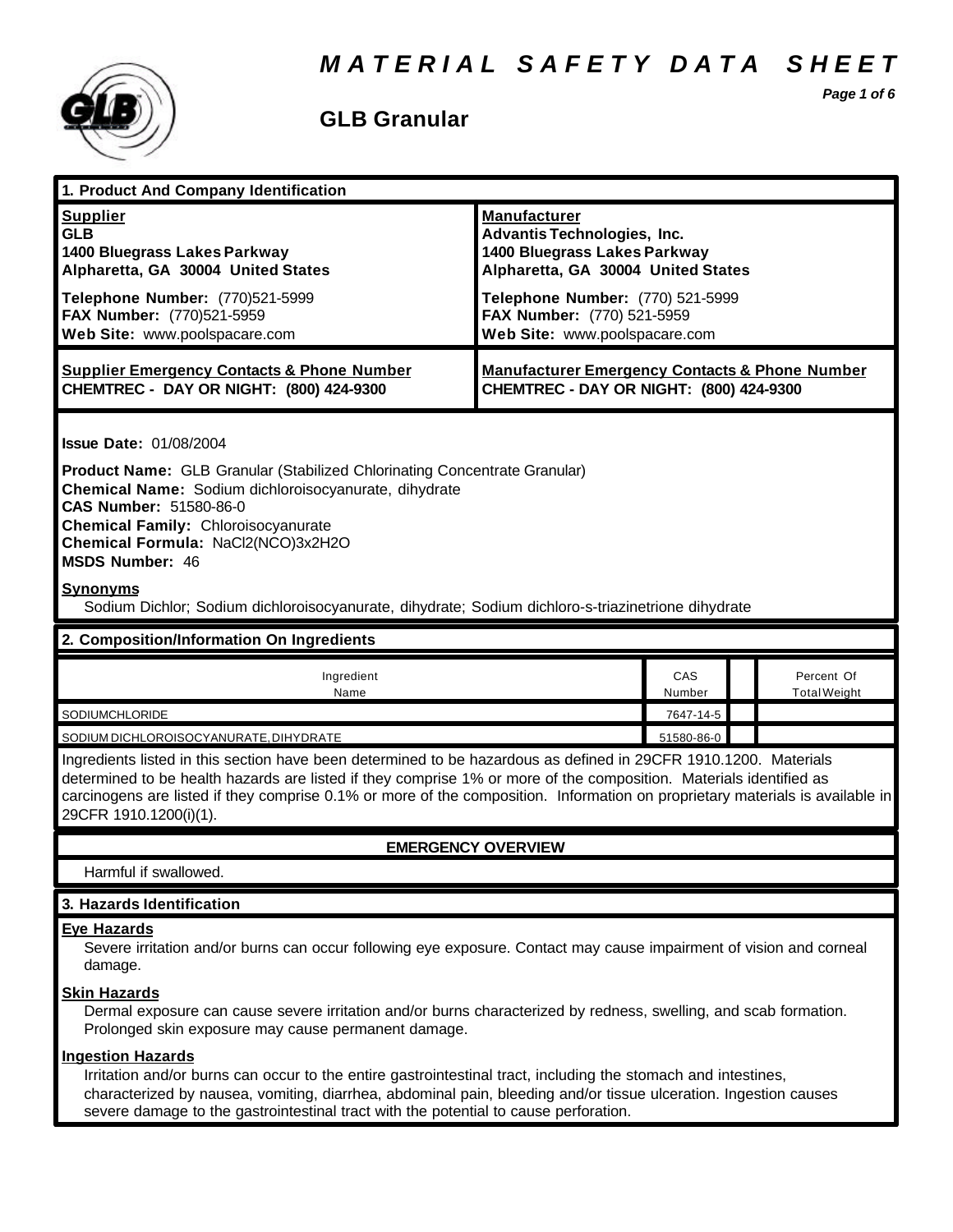## *M A T E R I A L S A F E T Y D A T A S H E E T Page 2 of 6*

### **GLB Granular**

### **3. Hazards Identification - Continued**

### **Inhalation Hazards**

Irritating to the nose, mouth, throat, and lungs. It may also cause burns to the respiratory tract with the production of lung edema that can result in shortness of breath, wheezing, choking, chest pain, and impairment of lung function. Inhalation of high concentrations can result in permanent lung damage from the corrosive action of the lung.

### **Signs And Symptoms**

Irritation of eyes and respiratory passages.

### **Conditions Aggravated By Exposure**

Asthma, respiratory and cardiovascular disease.

### **First Aid (Pictograms)**



### **4. First Aid Measures**

#### **Eye**

Holding the eyelids apart, flush eyes promptly with copious flowing water for at least 20 minutes. Get medical attention immediately.

#### **Skin**

Remove contaminated clothing. Wash skin thoroughly with mild soap and plenty of water for at least 15 minutes. Wash clothing before re-use.

### **Ingestion**

If swallowed, wash mouth thoroughly with plenty of water and give water to drink. Get medical attention immediately. Never give an unconscious person anything to drink.

### **Inhalation**

In case of dust inhalation or breathing fumes released from heated material, remove person to fresh air. Keep him quiet and warm. Apply artificial respiration if necessary and get medical attention immediately.

### **Note To Physician**

Corrosive. No specific antidote. Treat symptomatically and supportively. In case of ingestion do not induce vomiting.

### **Fire Fighting (Pictograms)**



### **5. Fire Fighting Measures**

**Flash Point:** N/A °F **Autoignition Point:** N/A °F

### **Fire And Explosion Hazards**

When heated to decomposition, may release poisonous and corrosive fumes of nitrogen trichloride, chlorine and carbon monoxide.

### **Extinguishing Media**

Water. Do not use dry chemical extinguisher containing ammonia compounds.

### **Fire Fighting Instructions**

Fire fighters should wear full protective clothing and self-contained breathing apparatus (SCBA) in positive pressure mode. Cool containers with water spray. On small fires, use water spray or fog. On large fires, use deluge or fog streams. Flooding amounts of water may be required before extinguishment can be accomplished.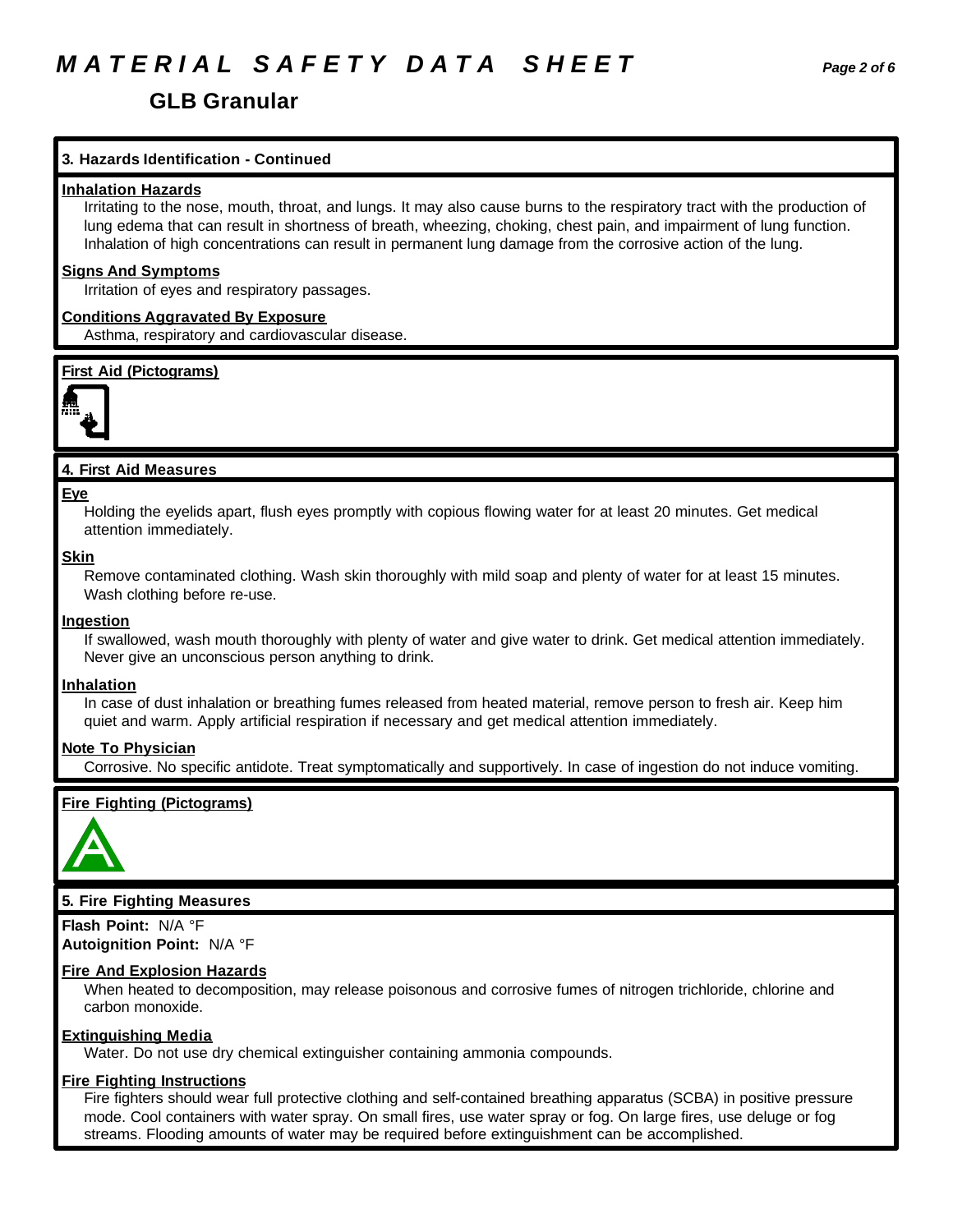# *M A T E R I A L S A F E T Y D A T A S H E E T Page 3 of 6*

### **6. Accidental Release Measures**

**For small spills in a well-ventilated area**, wear a NIOSH approved half-face or full face tight fitting respirator or a losse fitting powered air purifying respirator equipped with chlorine cartridges. Chemical goggles should be worn when using a half-face respirator. In addition to respiratory protection, wear coveralls; chemical resistant gloves; chemical resisitant footwear; and chemical resistant headgear for overhead exposure.

**For clean up of large spills, or small dry spills in confined areas**, wear full-face respirator with chlorine cartridges or a positive pressure supplied air respirator. Additionally, body protection should be impervious clothing covering the entire body to prevent personal contact with material. CAUTION - Protection concerns must also address the following: If this material becomes damp/wet or contaminated in a container, the formation of nitrogen trichloride gas may occur and an explosive condition may exist.

**After Spill / leakage:** Hazardous concentrations in air may be found in local spill area and immediately downwind. If spill material is still dry, do not put water directly on this product as a gas evolution may occur.

**On Soil:** Do not contaminate spill material with any organic materials, ammonia, ammonium salts, or urea. Clean up all spill material with clean, dry dedicated equipment and place in a clean dry container.

**On Water:** This material is heavier than and soluble in water. Stop flow of material into water as soon as possible. Begin monitoring for available chlorine and pH immediately.

**In Air:** Vapors may be supressed by the use of water fog.

### **7. Handling And Storage**

### **Handling And Storage Precautions**

**Keep out of reach of children.** Store material in a cool and dry place.

### **Handling Precautions**

Do not take internally. Avoid contact with skin, eyes, clothing. Upon contact with skin, eyes, wash off with water.

### **Storage Precautions**

Store in a cool, dry, well-ventilated area away from incompatible materials. Do not store at temperatures above 60C/140F. Product has an indefinite shelf-life limitation.

### **Work/Hygienic Practices**

Use safe chemical handling procedures suitable for the hazards presented by this material.



### **8. Exposure Controls/Personal Protection**

### **Engineering Controls**

Use local exhaust ventilation to minimize dust and chlorine levels where industrial use occurs. Otherwise, ensure good general ventilation.

### **Eye/Face Protection**

Use chemical safety glasses to avoid eye contact. Where industrial use occurs, chemical goggles maybe required.

### **Skin Protection**

Neoprene gloves. Impervious body covering clothes, boots, and neoprene apron.

### **Respiratory Protection**

When dusty conditions are encountered, wear a NIOSH/OSHA full-face respirator with chlorine cartridges for protection against chlorine gas and dust/mist pre-filter. A respiratory protection program meeting OSHA 1910.134 and ANZI Z88.2 requirements must be followed whenever workplace conditions warrant a respirator's use.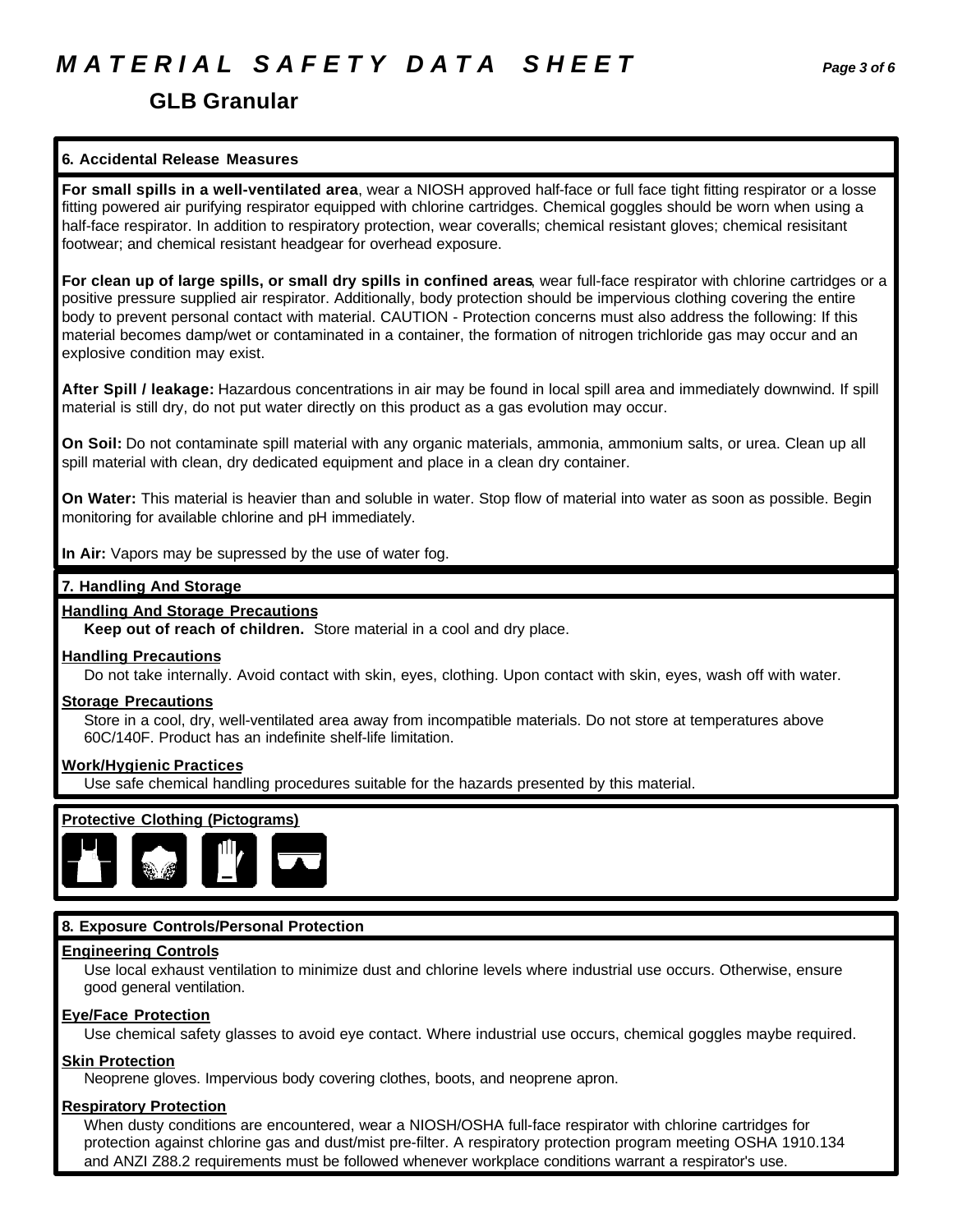# *M A T E R I A L S A F E T Y D A T A S H E E T Page 4 of 6*

### **GLB Granular**

| 8. Exposure Controls/Personal Protection - Continued                                                                                                                                                                                                                                                                                                                                                                                                                                                                     |  |
|--------------------------------------------------------------------------------------------------------------------------------------------------------------------------------------------------------------------------------------------------------------------------------------------------------------------------------------------------------------------------------------------------------------------------------------------------------------------------------------------------------------------------|--|
| <b>Other/General Protection</b><br>Safety shower and eye bath should be provided. Do not eat, drink, or smoke until after-work showering and changing<br>clothes. Wear long sleeves.                                                                                                                                                                                                                                                                                                                                     |  |
| 9. Physical And Chemical Properties                                                                                                                                                                                                                                                                                                                                                                                                                                                                                      |  |
| <b>Appearance</b><br>White granular                                                                                                                                                                                                                                                                                                                                                                                                                                                                                      |  |
| <b>Odor</b><br>Mild chlorine-like                                                                                                                                                                                                                                                                                                                                                                                                                                                                                        |  |
| <b>Chemical Type: Mixture</b><br><b>Physical State: Solid</b><br>Melting Point: N/A °F<br>Boiling Point: N/A °F<br>Specific Gravity: 0.96<br>Molecular Weight: NOT DETERMINED<br>Percent Volitales: NOT VOLATILE<br>Vapor Pressure: N/A<br>Vapor Density: N/A<br>pH Factor: 6-6.5 At a Concentration Of a 1% solution in water<br>Solubility: 25g/100ml at 30C<br>Evaporation Rate: N/A<br>Thermal Decomposition: Begins to lose 1 mole water at approzimately 50C; second mole water at 95C. Decomposes at<br>240-250C. |  |
| 10. Stability And Reactivity                                                                                                                                                                                                                                                                                                                                                                                                                                                                                             |  |
| <b>Stability: STABLE</b><br>Hazardous Polymerization: WILL NOT OCCUR                                                                                                                                                                                                                                                                                                                                                                                                                                                     |  |
| <b>Conditions To Avoid (Stability)</b><br>Do not package in paper or cardboard. Do not heat above 240C (464F).                                                                                                                                                                                                                                                                                                                                                                                                           |  |
| <b>Incompatible Materials</b><br>Organic materials, reducing agents, nitrogen containing materials, other oxidizers, acids, bases, oils, grease,<br>sawdust, dry fire extinguishers containing monoammonium compounds.                                                                                                                                                                                                                                                                                                   |  |
| <b>Hazardous Decomposition Products</b><br>Nitrogen trichloride, chlorine, carbon monoxide.                                                                                                                                                                                                                                                                                                                                                                                                                              |  |
| 11. Toxicological Information                                                                                                                                                                                                                                                                                                                                                                                                                                                                                            |  |
| <b>Acute Studies</b><br>Rat Oral LD50<br>735 mg/kg<br>Rabbit Dermal LD50<br>>2000 mg/kg<br>Rat Inhalation LC50<br>>50 mg/m3/1hour<br>Corrosive<br>Eye Irritation (rabbit)<br>Corrosive<br>Dermal Irritation (rabbit)<br>Dermal Sensitization (guinea pig)<br>Not a sensitizer                                                                                                                                                                                                                                            |  |
| <b>Acute Oral Effects</b><br>LD50 mg/kg Rat $>= 910$ gr/kg                                                                                                                                                                                                                                                                                                                                                                                                                                                               |  |
| <b>Subchronic (Target Organ Effects)</b><br>This product is corrosive to all tissues contacted and upon inhalation, may cause irritation to mucous membranes<br>and respiratory tract. There are no known or reported effects from repeated exposure. Toxicological investigation<br>indicates it does not produce significant effects from chronic exposure.                                                                                                                                                            |  |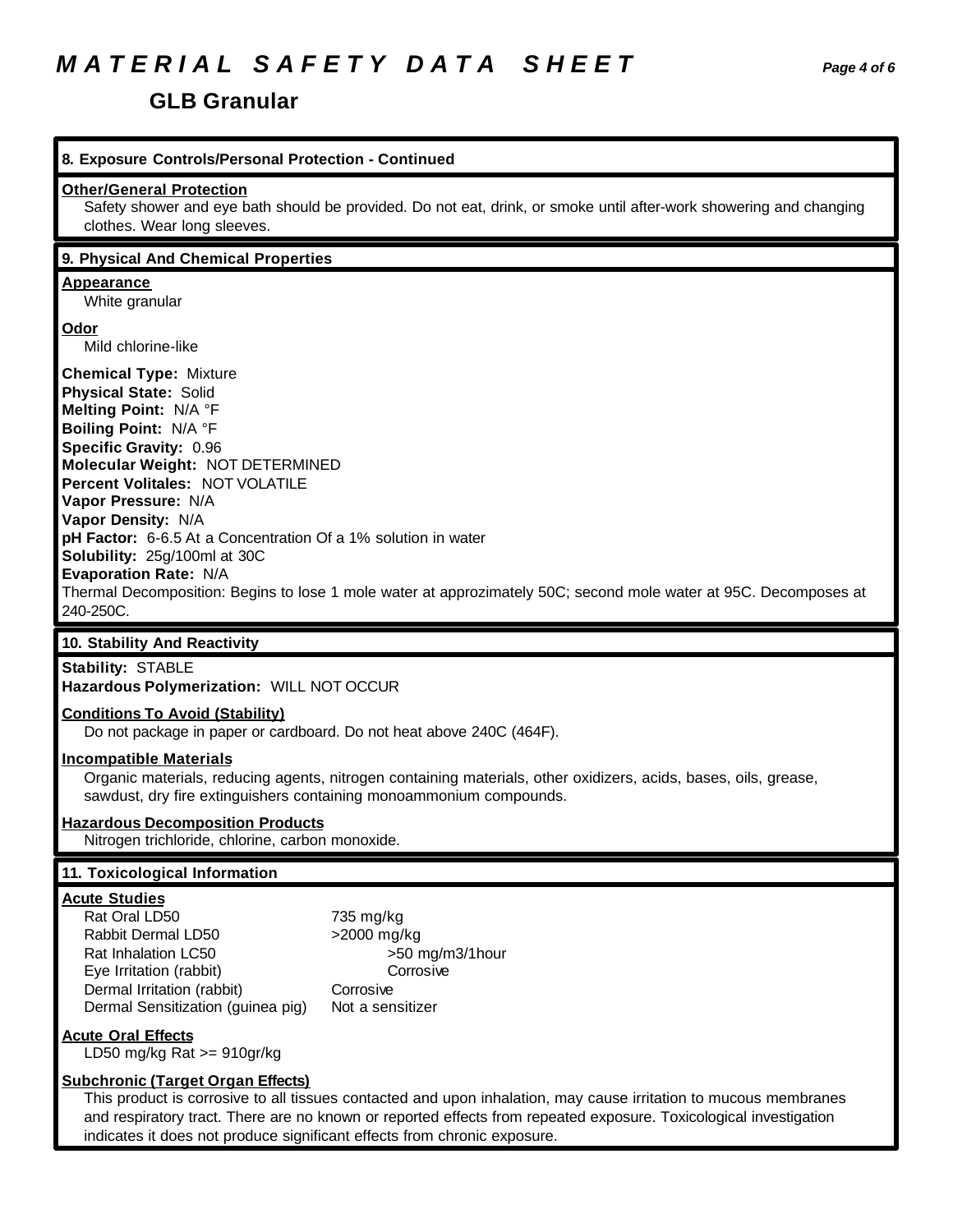# *M A T E R I A L S A F E T Y D A T A S H E E T Page 5 of 6*

### **GLB Granular**

| 11. Toxicological Information - Continued                                                                                                                                                             |
|-------------------------------------------------------------------------------------------------------------------------------------------------------------------------------------------------------|
| <b>Chronic/Carcinogenicity</b><br>Chronic inhalation exposure may cause impairment of lung function and permanent lung damage.                                                                        |
| <b>Teratogenicity (Birth Defects)</b><br>Sodium dichloroisocyanuric acid when given orally to pregnant mice from day 6 to day 15 of gestation, did not induce<br>any significant teratogenic effects. |
| <b>Mutagenicity (Genetic Effects)</b><br>Not mutagenic in five Salmonella strains with or without metabolic activation.                                                                               |
| <b>Conditions Aggravated By Overexposure</b><br>Asthma, respiratory and cardiovascular disease.                                                                                                       |
| 12. Ecological Information                                                                                                                                                                            |
| <b>Acute Toxicity - Fish And Invertebrates</b><br>96 hour - LC50 - Fish<br>0.22 mg/l (Rainbow Trout)<br>0.28 mg/l (bluegill sunfish)<br>48 hour - LC50 - Daphnia magna 0.2 mg/l                       |
| <b>Acute And Dietary Toxicity - Birds</b><br>Bobwhite quail, acute oral LD50 730 mg/kg                                                                                                                |
| Mallard duck, acute oral LD50<br>3300 mg/kg<br>Mallard duck, dietary LC50<br>>10,000 ppm<br>Bobwhite quail, dietary LC50<br>>10,000 ppm                                                               |
| 13. Disposal Considerations                                                                                                                                                                           |
| Refer to applicable local, state and federal regulations as well as industry standards.                                                                                                               |
| 14. Transport Information                                                                                                                                                                             |
| <b>Proper Shipping Name</b><br><b>NOT REGULATED</b>                                                                                                                                                   |
| <b>Hazard Class</b><br><b>NOT REGULATED</b>                                                                                                                                                           |
| <b>DOT Identification Number</b><br><b>NONE</b>                                                                                                                                                       |
| 15. Regulatory Information                                                                                                                                                                            |
| <b>U.S. Regulatory Information</b><br>Reported in the EPA TSCA Inventory                                                                                                                              |
| <b>SARA Hazard Classes</b><br><b>Acute Health Hazard</b><br>Fire Hazard                                                                                                                               |
| <b>SARA Section 313 Notification</b><br>This product does not contain a chemical listed at or above de minimis concentrations.                                                                        |